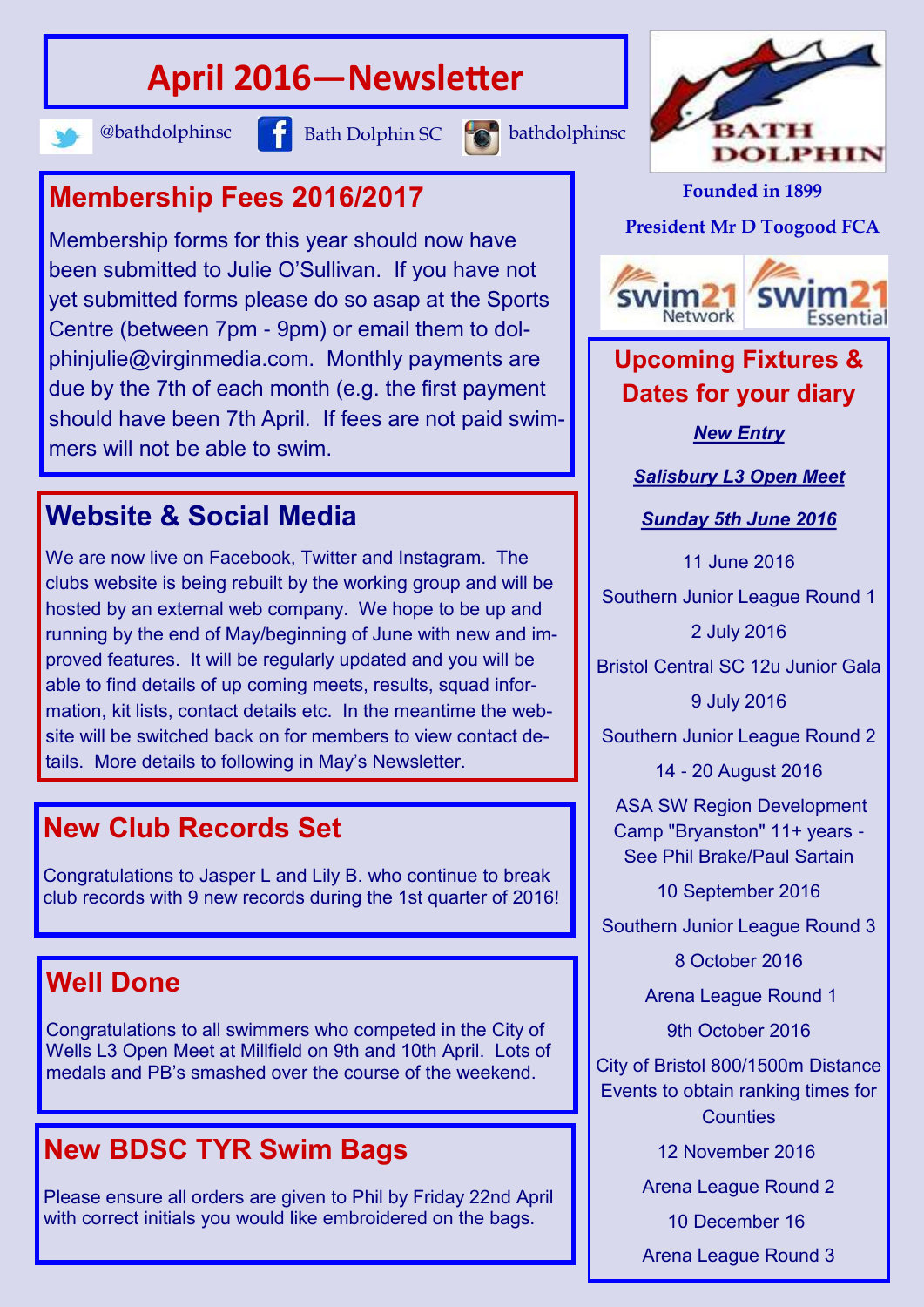## **Alkmaar Visit & Gala 2016**

A big thank you to all the host families who accommodated our guests. Below and overleaf are just a few photos of the weekend.





*City of Bath Mayors Parlour*



*Cheddar Gorge*



*Traditional Welcome at the start of the Gala*